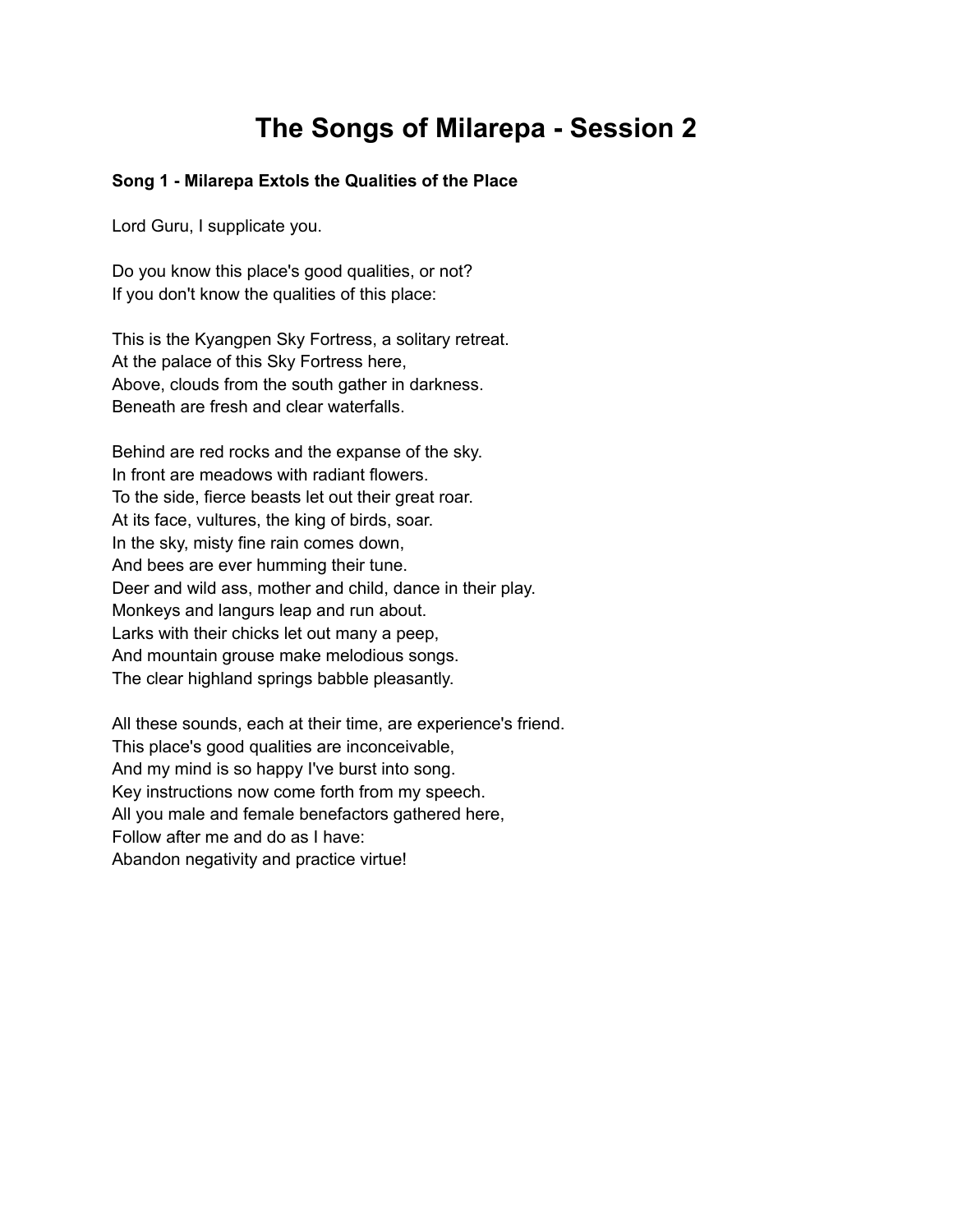## **Song 2 - Milarepa explains The View, Meditation and Conduct**

May the guru's blessings enter my mind. Grant your blessing that I realize emptiness.

In response to these benefactors with great faith, I'll sing a song to please the yidam deities.

Appearance, emptiness, their inseparability, these three: These three things summarize the view.

Clarity, nonconception, and nondistraction, these three: These three things summarize meditation.

Nonattachment, nonclinging, continuity, these three: These three things summarize conduct.

No hope, no fear, no confusion, these three: These three things summarize fruition.

No deception, no hypocrisy, no pretense, these three: These three things summarize samaya.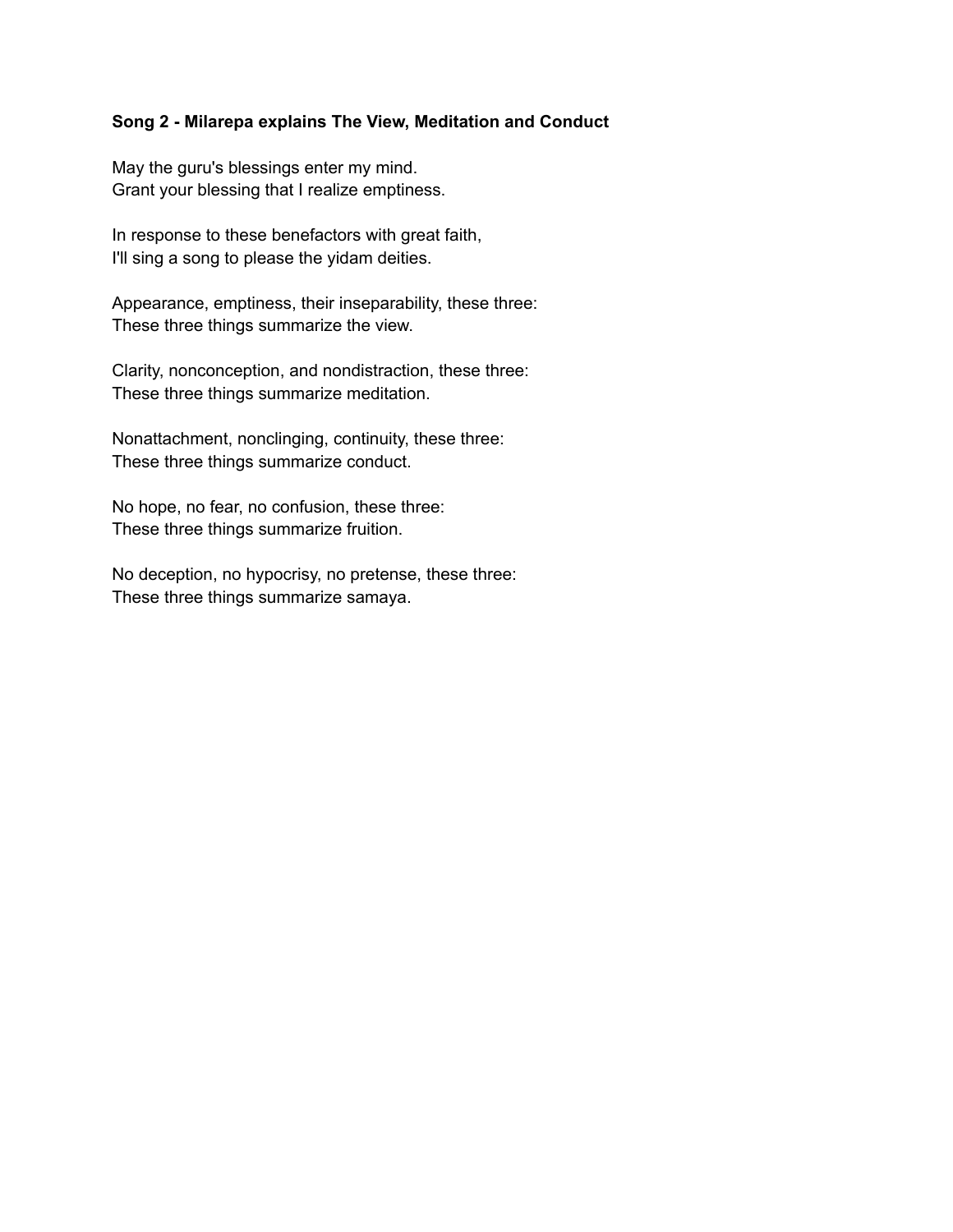### **Song 3 - Milarepa describes his state of Body, Speech and Mind**

I bow at the feet of the noble guru. In this place, an isolated forest without any humans:

Milarepa's meditation feels so good. My sitting and walking without clinging feels good. My illusory body free of illness feels good. My sitting without any sleep feels good. My concept-free samadhi feels good. My chandali free of chill feels good. My austerity free of dejection feels good. My harvest that is free from toil feels good. My isolated place free of distraction feels good. This is the state of my body.

My yana with means and prajna feels good. My creation and completion in union feels good.

My mindfulness free of prana coming or going feels good. My silence without friends to talk to feels good. This is the state of my speech.

My view that is free of identification feels good. My meditation that's always flowing feels good. My conduct that never degenerates feels good. My fruition without hope and fear feels good. This is the state of my mind.

Unchanging nonconceptual luminosity feels good. Great bliss in perfect purity's space feels good. Unceasing manifestations in the expanse feels good.

This short little tune of feeling so good Is just my experience put into song. With view and conduct joined together, Henceforth, you who strive toward awakening, Whenever you practice, do it like this.